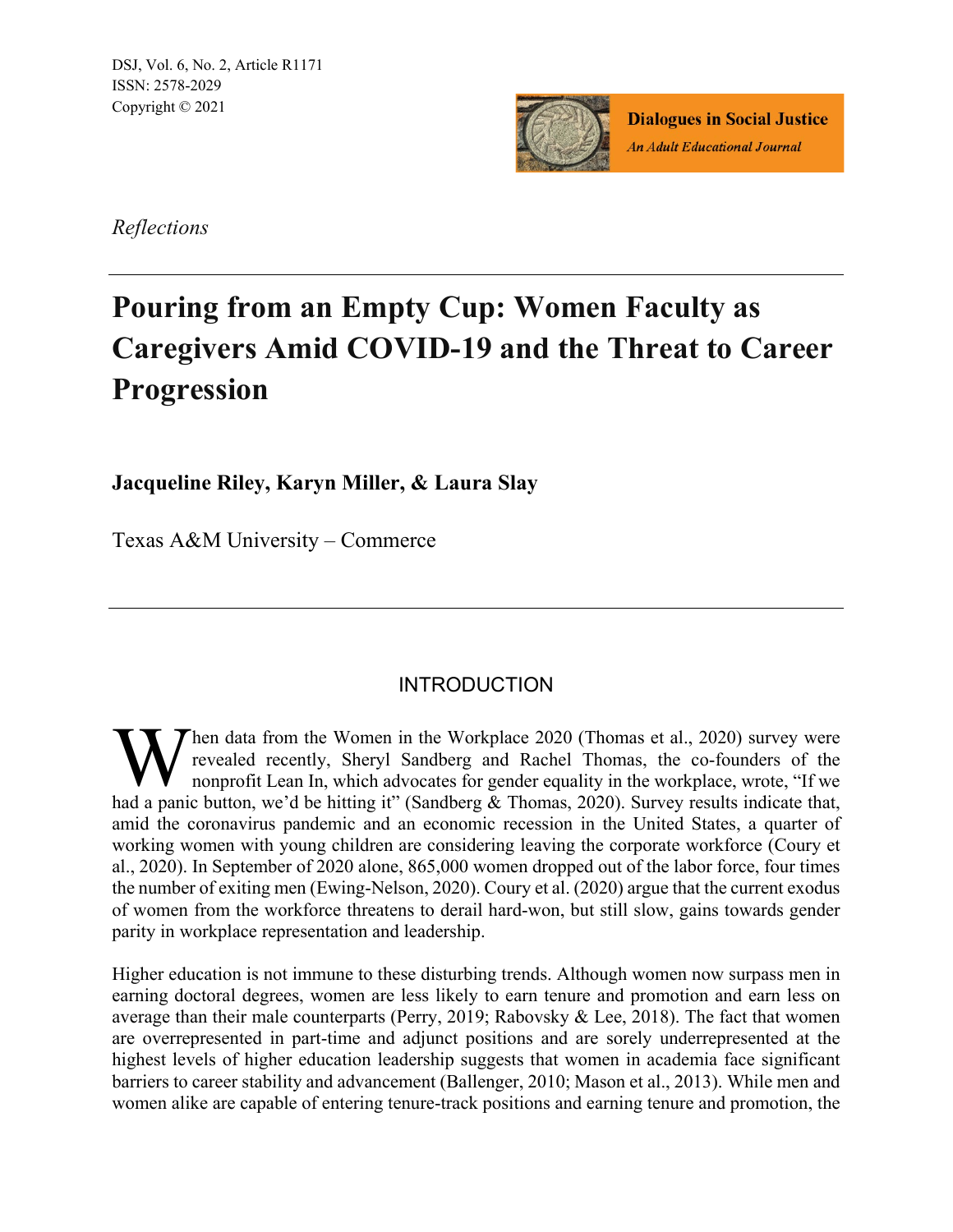legacy of traditional gender role beliefs (TGRB) often makes the process more challenging for women, particularly women of color (Harley, 2008). Although the workforce has changed since the 1950s, the conception of the "ideal worker"--traditionally manifested as a heterosexual, white male breadwinner with a white-collared job whose wife manages the household and cares for children, and therefore someone who prioritizes work above all else--persists in our modern, compartmentalized approach to our work and home lives (Davies & Frink, 2014).

In this essay, we explore how long-held TGRBs that define women as "expressive leaders" and caretakers (Bale & Parsons, 1956), and the institutional structures that support these norms, serve as barriers to women's career advancement in academia. From a social justice perspective, we consider the myriad cups faculty women fill as they assume the role of caregiver, how that role can threaten their career progression, and the ways in which the coronavirus pandemic has exacerbated existing gender inequalities in faculty expectations, evaluation and promotion, and career advancement. We present our argument from a binary view of gender, and thus use the terms women/men and female/male to refer to traditional gender identities and roles. We acknowledge that many academic men are also caregivers, both at home and at work, and that the issues we highlight here may not adequately capture the experiences of LGBTQ faculty who face additional barriers to career advancement (Garvey & Rankin, 2018; Patridge et al., 2014).

# GENDER EQUITY, CAREER PROGRESSION, AND SOCIAL JUSTICE IN HIGHER EDUCATION

esearch shows that "attitudinal and organizational prejudices" (Ballenger, 2010, p. 3) contribute to barriers that many women in higher education leadership encounter. Women who work outside of the home have traditionally had to balance caring for family and work **Respectively** that "attitudinal and organizational prejudices" (Ballenger, 2010, p. 3) contribute to barriers that many women in higher education leadership encounter. Women who work outside of the home have traditionally "unequal distribution of caring responsibilities is linked to discriminatory social institutions and stereotypes on gender roles" (Ferrant et al., 2014, p. 1). The stereotypical image of women as home-makers has led to the biased representations of women as the primary nurturers in the family and therefore responsible for managing children and domestic duties, regardless of the nature of outside employment. Thus, unconscious gender bias and gender schemas embedded in the cultural norms of many workplaces render unequal and inequitable policies, including the tenure system required for advancement in higher education (Easterly & Ricard, 2011; Magner, 1995).

The tenure system in higher education was originally designed in 1915 to protect "freedom and economic security" (American Association of University [AAUP], n.d.) for academics, following a probationary period of 4-6 years, during which junior professors demonstrate their capacity to research and publish while teaching entry-level courses and providing service to their college or university **(**AAUP, n.d.**)**. Although this modern, and seemingly meritocratic, tenure system was designed more than 100 years ago to protect and retain professors, more recent studies reveal systemic bias in tenure and promotion processes against women and scholars of colors, including institutional gender schema biases in tenure evaluations, resulting in disparities in the advantages garnered by men over women in academia (Oleschuk, 2020; Valian, 2009). Further, the culture of academia neither recognizes, nor accommodates for, the multiple identities and responsibilities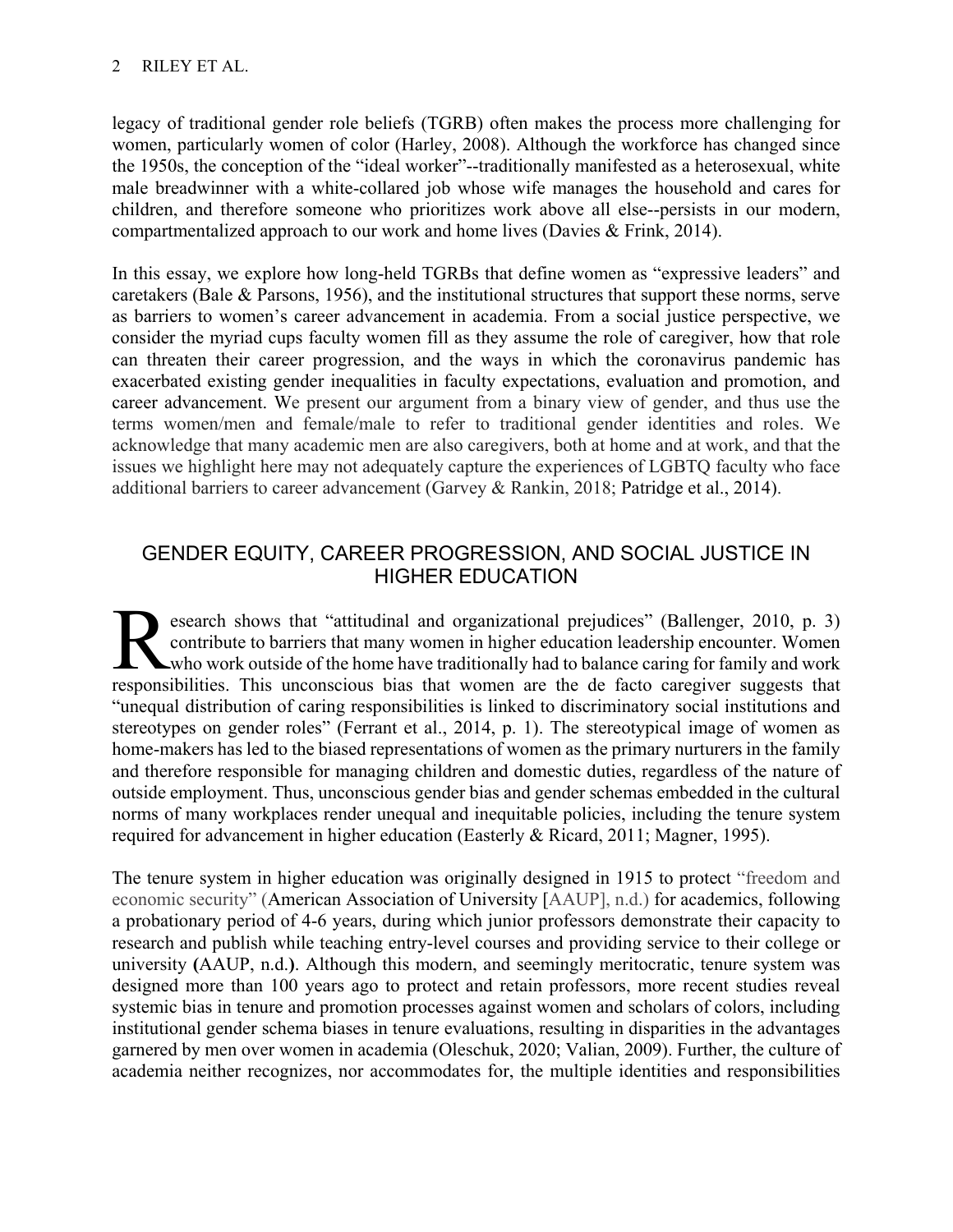diverse populations must juggle to achieve tenure, particularly women (Scheiber, 2020). Thus, a system designed to offer protection and equality is tainted by inequities.

The ABC Of Women Worker's Rights and Gender Equality (International Labor Organization, 2000) distinguishes gender equality from gender equity as a difference in opportunity to achieve equal status and standing without discrimination or "limitations set by stereotypes, rigid gender roles and prejudices" (p. 48). Aspirations, responsibilities, and opportunities should be valued equally and equitably, "according to their respective needs. This may include equal treatment or treatment that is different but which is considered equivalent in terms of rights, benefits, obligations and opportunities" (p. 48). From this perspective of equity that calls for "fair and equitable distribution of resources" (Bell, 2016, p. 3), we argue that the societal and institutional care work expected of faculty women requires them to distribute their time and energy resources differently than faculty men, often in ways that conflict with professional evaluation criteria and career progression.

#### THE CUPS ACADEMIC WOMEN FILL

he popular expression, "you can't pour from an empty cup," suggests that mental, emotional, and/or physical depletion impedes one's ability to serve oneself or others well and provides a useful metaphor to illustrate the social injustices female faculty experience as caregivers. To illustrate how one's time and energy are distributed, let us assume every person is allotted one cup. For faculty, this cup's contents symbolize the hours in a day and energy required to care for others directly (e.g., supervise, homeschool, bathe), to perform domestic duties involved in caregiving (e.g., chores, cooking, cleaning), and work duties (e.g., The popular expression, "you can't pour from an empty cup,"<br>suggests that mental, emotional, and/or physical depletion *"You can't pour from*<br>impedes one's ability to serve oneself or others well and *an empty cup*,"<br>provi

*an empty cup," suggests that mental, emotional, and/or physical depletion impedes one's ability to serve oneself or others well.*

advising, grading, research). The contents of one's cup are finite; time and, for the most part, energy cannot be increased. Both before and during the COVID-19 pandemic, everyone was allocated one cup; yet, amid the global health crisis, the way many women distributed the contents of their cups shifted. During this time, women invested more time caring for family members (Power, 2020; United Nations, 2020); and faculty women spent increased time caring for their students (Alon et al., 2020). As faculty women diverted their time and energy to meet these increased needs for care, there was little left to be poured into other activities, such as research, that are necessary for career advancement and tenure (Scheiber, 2020).

Historically, working women have taken on significantly greater caregiving responsibilities than working men (Germano, 2020). In fact, globally, women and girls are responsible for 75% of unpaid domestic work (Moreira da Silva, 2019). When comparing the duties of working mothers versus working fathers, women are ten times more likely to take temporary leave after giving birth, eight times more likely to look after a sick child, and more likely to take a flexible job which allows for increased caregiving time (Germano, 2020). Women stop working to take care of elderly parents and perform household activities more regularly than men (Bureau of Labor Statistics, 2021; Germano, 2020). Female faculty also report shouldering a larger share of housekeeping duties (Wallace, 2008).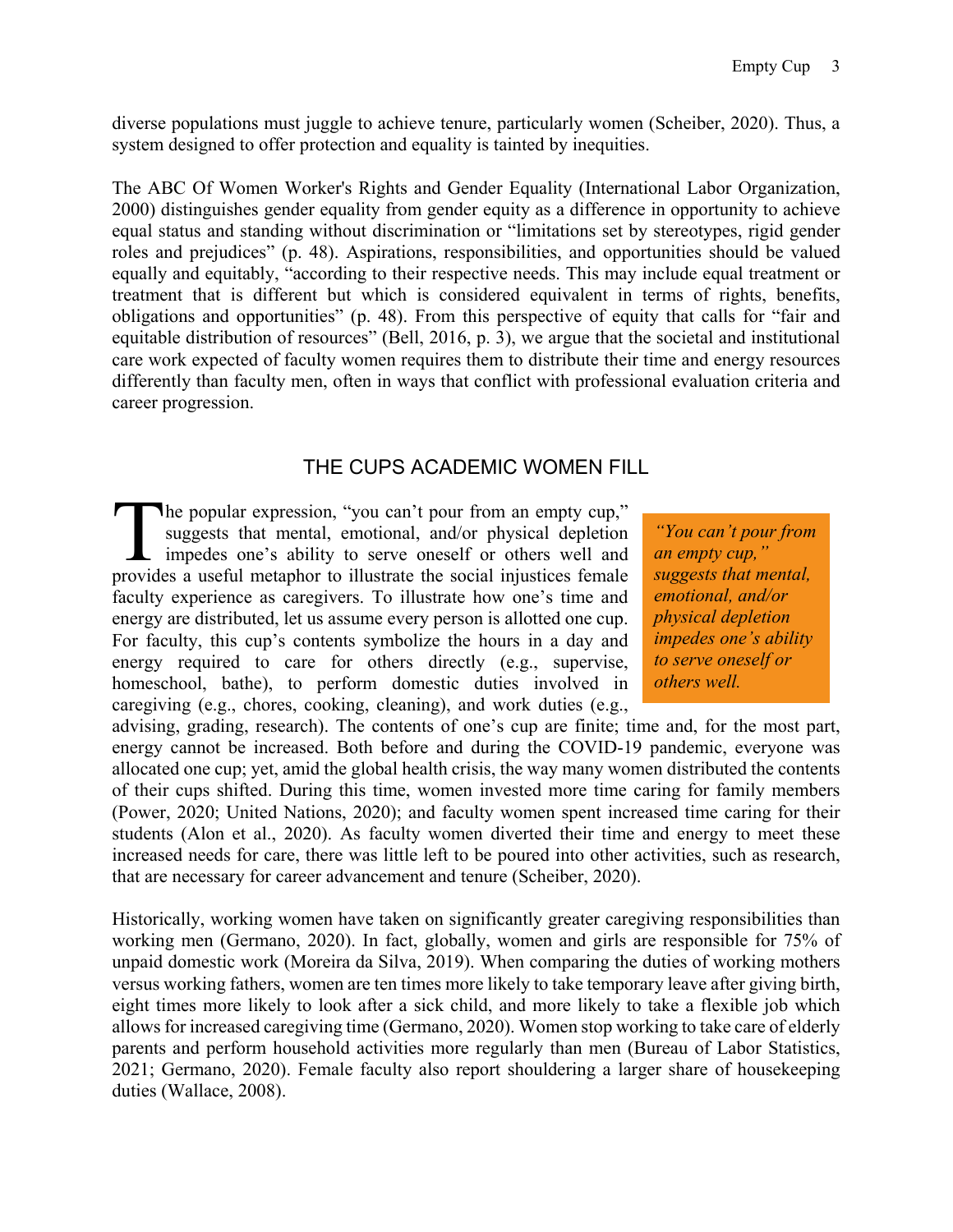Women's domestic caregiving responsibilities increased when, amid the COVID-19 pandemic, government agencies mandated closing daycares and schools, which increased childcare responsibilities at home. Evidence suggests that many women were forced to shift their time and energy to meet an unanticipated and unprecedented demand for care at home (Coury, et al., 2020). With the expectation to continue to perform their professional duties, but without the support they had previously relied on for childcare, many women were placed in challenging situations. With few options, faculty women on social media regularly posted about how they wrestled with the decision of whether to work from home while caregiving, take FMLA leave (if available), quit their jobs, or try to find an alternative solution.

Yet, women's care work is not limited to the home. Compared to men, faculty women experience a disproportionate share of their department's care work, which generally consists of service responsibilities (Bird, 2011; Guarino & Borden, 2017) such as assisting students through advising and committee work. Additionally, students generally expect faculty women to have better interpersonal skills; to exhibit more warmth and care relative to their male colleagues. Evidence from teacher evaluations suggests that students reward male faculty for displaying a level of care that is simply assumed from female faculty (Boring et al., 2016; Macnell et al., 2015; Mitchell & Martin, 2018), and disproportionately penalize female faculty who they perceive as having deficient interpersonal skills (Basow et al., 2006). Given this gender bias, and the privileged position student evaluations have in determining teaching effectiveness, female faculty have to work harder to express care for students.

Amid COVID-19, professional caregiving demands increased beyond the norm as students shared their struggles to pay bills following a layoff, homeschool their children, and care for sick relatives. When the university closed, causing face-to-face classes to move online, students expressed how they struggled to find reliable internet and share devices with others in their household. As students faced these issues, faculty in one study reported modifying their course expectations to demonstrate increased care for students, such as eliminating unnecessary work or not counting assignments towards final grades (Johnson, et al., 2020). While this particular study did not collect demographic data on gender, presumably men and women faculty alike attempted to meet students' needs during the pandemic. However, our own experiences talking with colleagues during this time suggests that our female peers are more likely to describe demonstrating care for students in ways that go beyond course modifications. For instance, our female colleagues have

*Our female colleagues have also been the ones to express a sense of guilt about feeling unable to adequately meet their students' (or own children's) social, emotional, and academic needs.*

shared how they regularly schedule meetings with students after-hours, thus sacrificing time with their own families, and frequently reach out to students to inquire about their wellbeing and offer encouragement and support, particularly to students struggling to complete their work. Our female colleagues have also been the ones to express a sense of guilt about feeling unable to adequately meet their students' (or own children's) social, emotional, and academic needs.

EMPTY CUPS: THE THREAT TO CAREER STABILITY AND PROGRESSION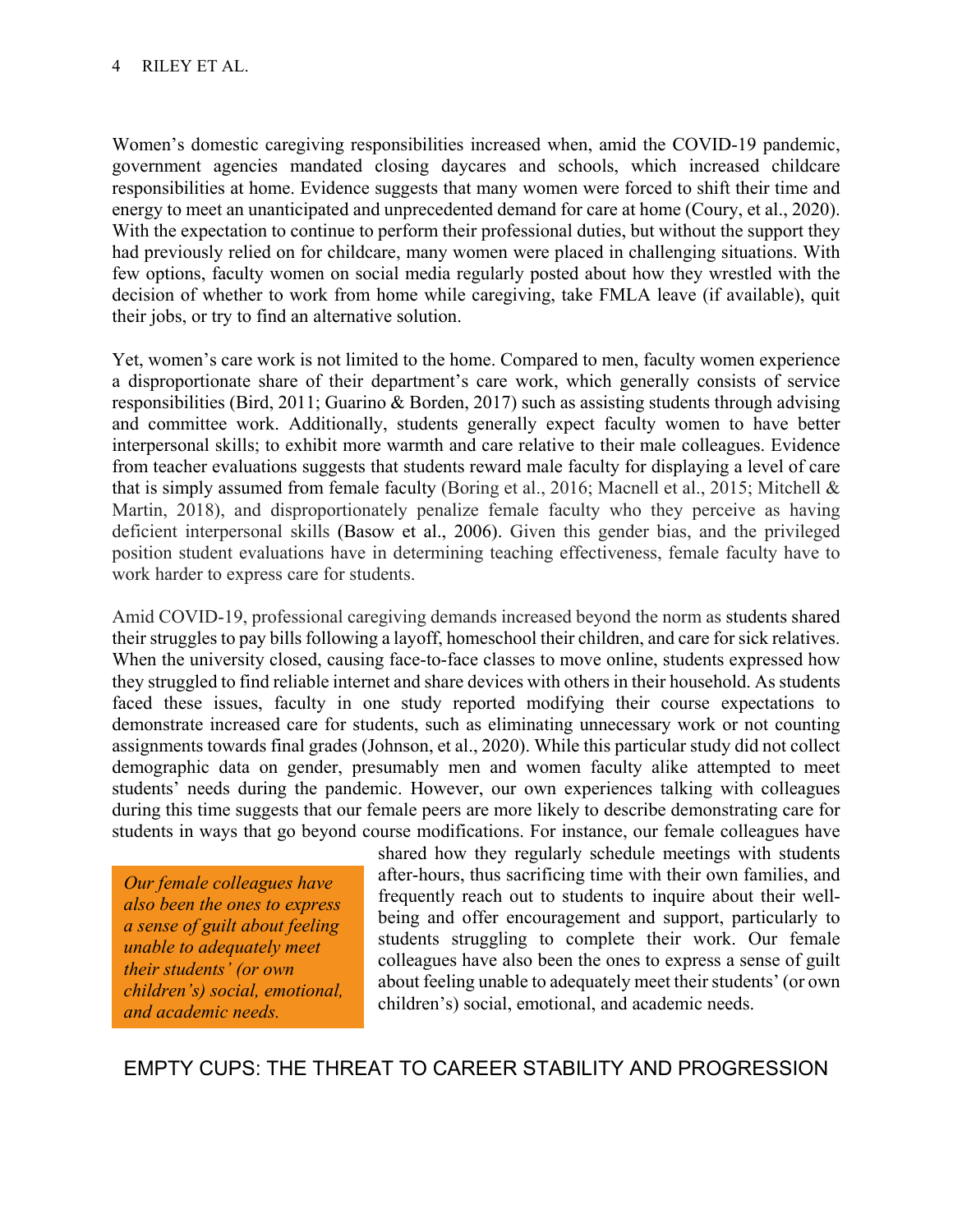hen faculty women's cups are emptied into those of their family members and students, they are left with reduced time and energy to invest in completing responsibilities that will earn them tenure and promotion, such as meeting research expectations, which When faculty women's cups are emptied into those of their family members and students, they are left with reduced time and energy to invest in completing responsibilities that will earn them tenure and promotion, such as m accelerated the rate at which many women's cups were emptied. Faculty women's social media posts illuminated struggles to update courses to an online format and complete research and service obligations while performing extra caregiving duties at home and work. Women also noted how these responsibilities impeded their ability to fulfill implicit tenure requirements, those which demonstrate collegiality, dedication and reliability, such as attending synchronous meetings, quickly responding to colleagues' emails, or completing last-minute administrative tasks.

As a result, faculty women struggled to fill a never-ending line of cups, sometimes to their detriment. A decline in women's productivity could mean reduced scores on the next annual performance evaluation, missed merit raises, delays in career progression, or ultimately, rejected tenure and career advancement. In contrast, amid the pandemic, some faculty men were thriving. Early journal submission reporting indicated substantial decreases in articles submitted by women and increases in those submitted by men during this time, suggesting that men, particularly those not primarily caring for family members, were finding the time to be more productive (Flaherty, 2020).

# More Time to Fill Cups or Changing How we Fill Cups?

University policies and statements have acknowledged challenges created by the pandemic and some have offered extra time toward achieving tenure; yet, flexibility does not promote equity for academic women. At this publishing, a spreadsheet shared in academic social media groups, detailed how 256 universities adapted tenure requirements. Nearly all universities included in the spreadsheet allowed tenure-track faculty the opportunity to opt-in or opt-out of a tenure clock extension, ranging from one semester to one year. Those who take the extension do not count the time elapsed during the pandemic toward their tenure clocks. As the global health crisis continues, the question of how long tenure will be delayed remains.

Still, past trends suggest that women are less likely to stop the tenure clock (Antecol et al., 2018). If more women choose to do so, it is probable that disproportionate delays in promotion and progression based on gender will ensue. Many leadership positions are open only to tenured faculty. Similarly, only tenured faculty may apply for selected larger research grants. Thus, women who have not earned tenure would be ineligible for these opportunities to advance their careers. Delaying tenure for family reasons also results in lower immediate earnings and lifetime salaries (Flaherty Manchester et al., 2013). Furthermore, stopping the tenure clock has been shown to substantially reduce the number of women who earn tenure, while increasing the number of men who earn tenure (Antecol et al, 2018). In the end, delaying tenure and promotion does not result in greater equity because women are still attempting to pour more from their cup, simply with more time to do so.

Another, less common option, is to adjust all expectations equally (e.g., requiring fewer publications, a lighter teaching load) regardless of gender and caregiver/non-caregiver status. Lowering expectations may be analogous to allowing everyone to fill fewer cups. While this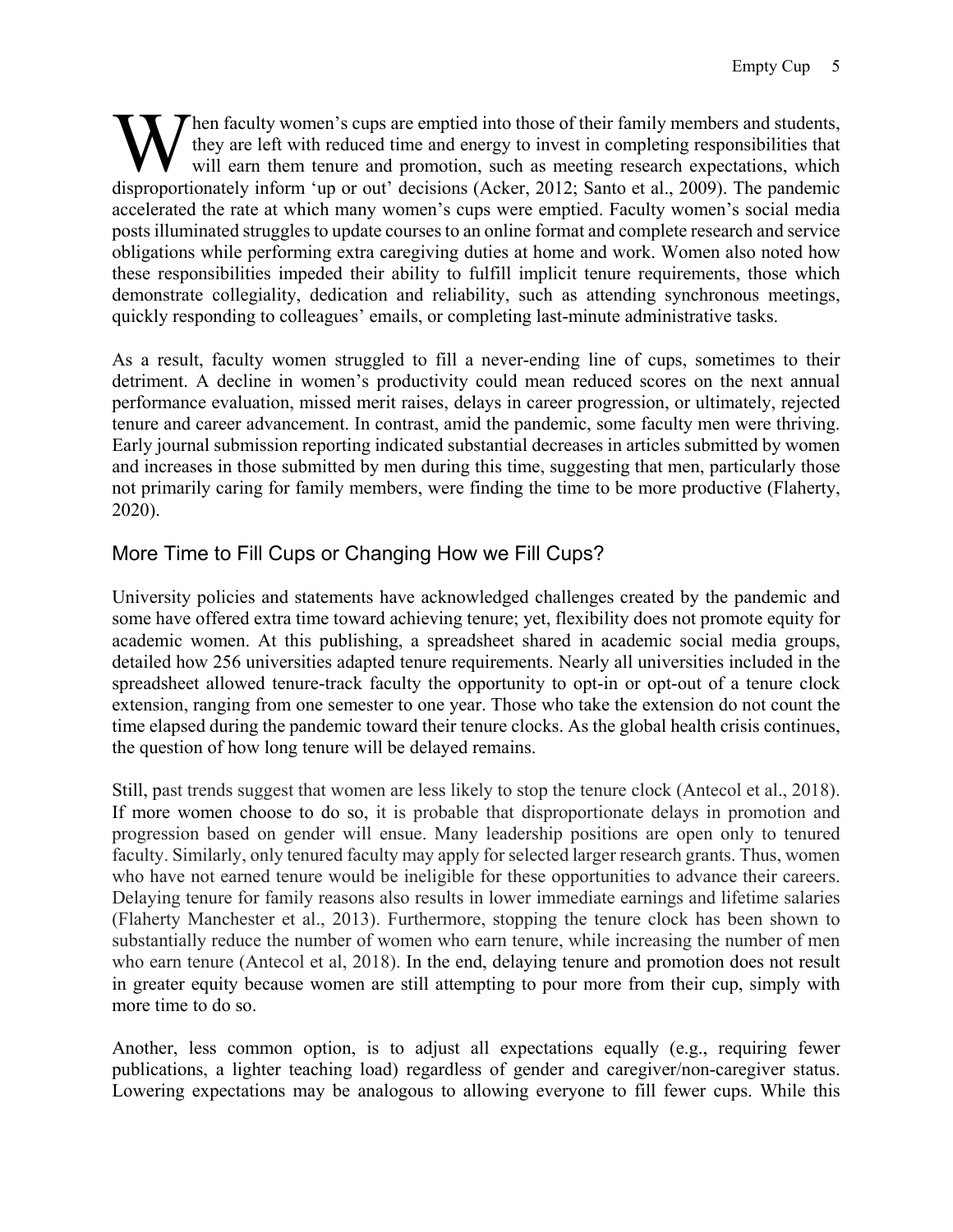#### 6 RILEY ET AL.

proposed solution would result in reduced expectations, and may make earning tenure more obtainable, it would not mitigate the systemic barriers experienced by women and caregivers.

#### Steps Toward a More Equitable Path to Career Advancement

To make the pathway to tenure and promotion more equitable, the focus should not be on helping faculty women fill more cups than men, but rather who is pouring from the cups, where and how the cups are being poured, and how universities can work toward a more equitable cup pouring system. Since caregiving responsibilities span both personal and professional domains, these issues are complex and multifaceted. While universities cannot mandate faculty's domestic caregiving duties, they should be aware of how these personal responsibilities affect one's professional work. To begin, universities can work to acknowledge and address the role of gender bias in career progression, rewarding care work within the academy, and distributing professional responsibilities more fairly.

Bird (2011) suggests that university leaders fail to recognize gender barriers and would benefit from learning about how systemic barricades operate and disproportionately affect women. Leaders throughout the university that are involved in promotion and tenure, from the department to the provost, should also become adept at understanding and monitoring each faculty member's service work, and be aware of the disparities which exist (Flaherty, 2017). By drawing attention to the time and effort invested in one's own care work and the care work of others, faculty may move toward a more equitable distribution of caregiving contributions.

Ultimately, changes need to be made. According to Adams et al. (1997), the goal of social justice is "full and equal participation of all groups in a society that is mutually shaped to meet their

*Without the equal representation of women at all stages of faculty and administrative hierarchies, institutions of higher education will continue to be places that undervalue the care work that faculty women perform in service to their institutions and society at large.*

needs" (p. 4). Without the equal representation of women at all stages of faculty and administrative hierarchies, institutions of higher education will continue to be places that undervalue the care work that faculty women perform in service to their institutions and society at large. Collectively, we can work together to reduce these gaps by paying closer attention to the cups faculty men and women are expected to fill, implicitly and explicitly, and adjust evaluation measures accordingly. For many academic women, the time to start is now.

### **REFERENCES**

- Adams, M., Bell, L. A., & Griffin, P. (Eds.). (1997). *Teaching for diversity and social justice: A sourcebook*. Routledge.
- Alon, T., Doepke, M., Olmstead-Rumsey, J., & Tertile, M. (2020). *The impact of COVID-19 on gender equality* (No. 26947) (Working Paper Series). National Bureau of Economic Researc[h.](https://www.nber.org/papers/w26947.pdf) <https://www.nber.org/papers/w26947.pdf>
- American Association of University Professors. (AAUP). (n.d.) *1940 Statement of principles on academic freedom and tenure, 1940*. https://www.aaup.org/report/1940-statement-principles-academic-freedom-and-tenure

Acker, S., Webber, M., & Smyth, E. (2012). Tenure troubles and equity matters in Canadian academe. *British Journal of Sociology of Education*, *33*(5), 743-761.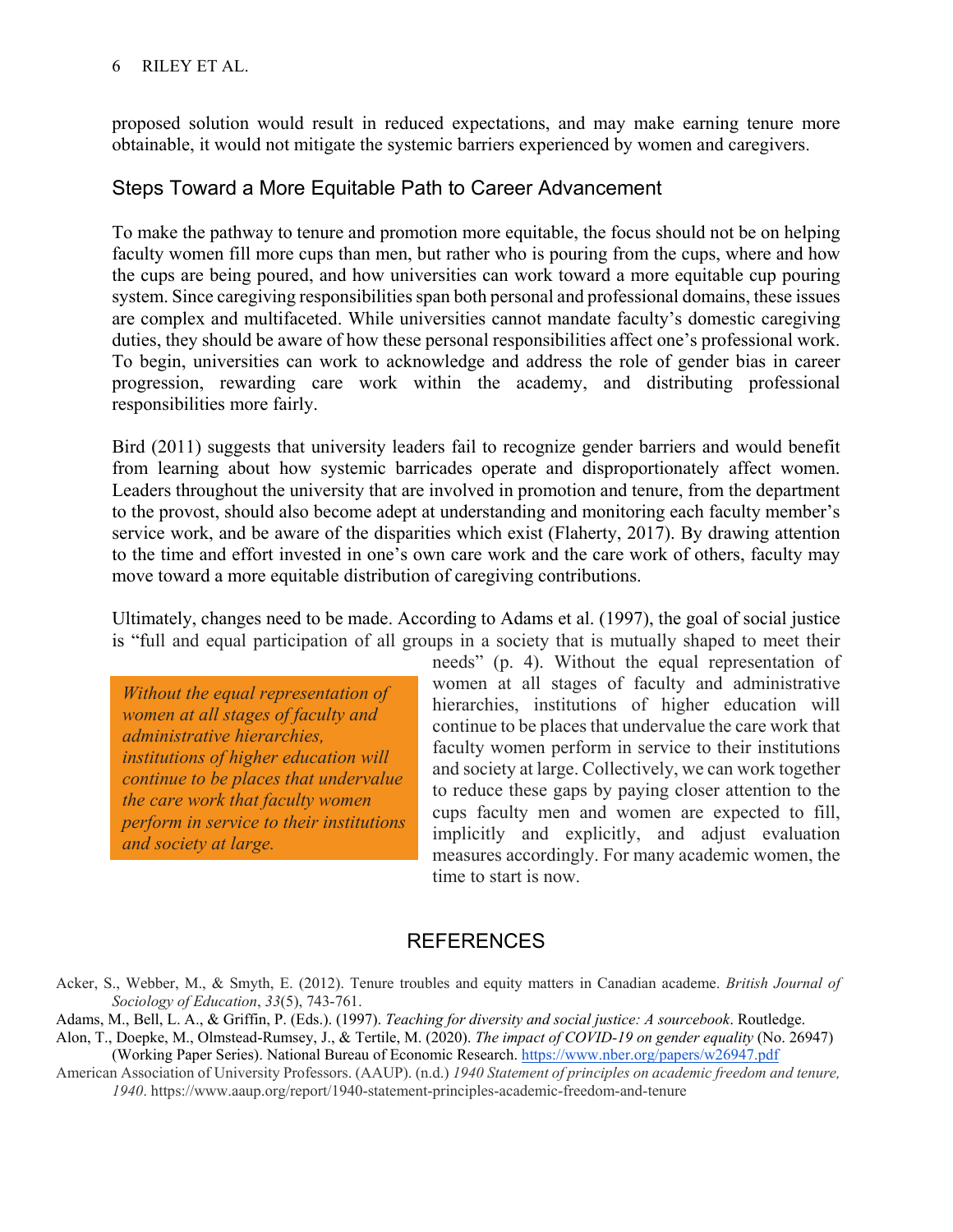- Antecol, H., Bedard, K., & Stearns, J. (2018). Equal but inequitable: Who benefits from gender-neutral tenure clock stopping policies? *American Economic Review, 108*(9), 2420–2441. [https://doi.org/10.1257/aer.20160613](https://doi.org/10.1111%2Fj.1471-6402.2006.00259.x) 
	- Bales, R. F., & Parsons, T. (1956). *Family: Socialization and interaction process*. Routledge.
- Ballenger, J. (2010). Women's access to higher education leadership: Cultural and structural barriers. *Forum on Public Policy Online: A Journal of the Oxford Round Table*, *2010*(5), 1–20.
- Basow, S. A., Phelan, J. E., & Capotosto, L. (2006). Gender patterns in college students' choices of their best and worst professors. *Psychology of Women Quarterly*, *30*, 25–35. [https://doi.org/10.1111/j.1471-6402.2006.00259.x](https://doi.org/10.1111%2Fj.1471-6402.2006.00259.x)
- Bell, L. A. (2016). Theoretical foundations for social justice education. In M. Adams, L. A. Bell, D. Goodman, & K. Joshi (Eds.), *Teaching for diversity and social justice* (3rd Ed*.*). Routledge.
- Bird, S. R. (2011). Unsettling universities' incongruous, gendered bureaucratic structures: A case‐study approach. *Gender, Work & Organization, 18*(2), 202-230. [doi.org/10.1111/j.1468-0432.2009.00510.x](https://doi.org/10.1111/j.1468-0432.2009.00510.x)
- Boring, A., & Ottoboni, K. (2016). Student evaluations of teaching (mostly) do not measure teaching effectiveness. *ScienceOpen Research. https://www.scienceopen.com/document/read?vid=818d8ec0-5908-47d8-86b4- 5dc38f04b23e*
- Bureau of Labor Statistics. (2021). News Release: American Time Use Survey. <https://www.bls.gov/news.release/pdf/atus.pdf>
- Coury, J., Kumar A., Prince, S., Krivkovich, A., & Yee, L. (2020) *Women in the workplace 2020*. LeanIn.org & Mckinsey. <https://www.mckinsey.com/featured-insights/diversity-and-inclusion/women-in-the-workplace>
- Davies, A. R., & Frink, B. D. (2014). The origins of the ideal worker: The separation of work and home in the United States from the market revolution to 1950. *Work and Occupations*, *41*(1), 18-39.
- Easterly, D. M., & Ricard, S. R. (2011). Conscious efforts to end unconscious bias: Why women leave academic research. *Journal of Research Administration*, *XLII*(1), 61-73.
- Ewing-Nelson, C. (2020, October 2). *Four times more women than men dropped out of the labor force in September.* National Women's Law Center. [https://nwlc.org/resources/four-times-more-women-than-men-dropped-out-of-the-labor-force](https://nwlc.org/resources/four-times-more-women-than-men-dropped-out-of-the-labor-force-in-september/)[in-september/](https://nwlc.org/resources/four-times-more-women-than-men-dropped-out-of-the-labor-force-in-september/)
- Ferrant, G., Pesando, L.M. & Nowacka, K. (2014). *Unpaid care work: The missing link in the analysis of gender gaps in labour outcomes*. OECD Development Centre. https://www.oecd.org/dev/development-gender/Unpaid\_care\_work.pdf
- Flaherty,C. (2020, April 21). *No room of one's own*. Inside Higher Ed. [https://www.insidehighered.com/news/2020/04/21/early-journal-submission-data-suggest-covid-19-tanking](https://www.insidehighered.com/news/2020/04/21/early-journal-submission-data-suggest-covid-19-tanking-womens-research-productivity)[womens-research-productivity](https://www.insidehighered.com/news/2020/04/21/early-journal-submission-data-suggest-covid-19-tanking-womens-research-productivity)
- Flaherty, C. (2017, April 12). *Relying on women, not rewarding them*. Inside Higher Ed. [https://www.insidehighered.com/news/2017/04/12/study-finds-female-professors-outperform-men-service-their](https://www.insidehighered.com/news/2017/04/12/study-finds-female-professors-outperform-men-service-their-possible-professional)[possible-professional](https://www.insidehighered.com/news/2017/04/12/study-finds-female-professors-outperform-men-service-their-possible-professional)
- Flaherty Manchester, C., Leslie, L.M., & Kramer, A. (2013). Is the clock still ticking? An evaluation of the consequences of stopping the tenure clock. *Industrial & Labor Relations Review*, 3-31. <http://people.stern.nyu.edu/sworthen/leslie/stc2013.pdf>
- Garvey, J. C., & Rankin, S. S. (2018). The influence of campus climate and urbanization on queer-spectrum and trans-spectrum faculty intent to leave. *Journal of Diversity in Higher Education*, *11*(1), 67.
- Germano, M. (2019, March 27). *Women are working more than ever, but still take on most household responsibilities*. Forbes. [https://www.forbes.com/sites/maggiegermano/2019/03/27/women-are-working-more-than-ever-but-they-still-take](https://www.forbes.com/sites/maggiegermano/2019/03/27/women-are-working-more-than-ever-but-they-still-take-on-most-household-responsibilities/#7415857e52e9)[on-most-household-responsibilities/#7415857e52e9](https://www.forbes.com/sites/maggiegermano/2019/03/27/women-are-working-more-than-ever-but-they-still-take-on-most-household-responsibilities/#7415857e52e9)
- Guarino, C. M., & Borden, V. M. H. (2017). Faculty service loads and gender: Are women taking care of the academic family? *Research in Higher Education, 58*, 672-69[4.](https://doi.org/10.1007/s11162-017-9454-2) <https://doi.org/10.1007/s11162-017-9454-2>
- Harley, D. (2008). Maids of academe: African American women faculty at predominately white institutions. *Journal of African American Studies*, *12*(1), 19-36.
- International Labor Organization. (2007). ABC of women workers' rights and gender equality. Geneva, International Labour Office[. https://www.ilo.org/wcmsp5/groups/public/---dgreports/---gender/documents/publication/wcms\\_087314.pdf](https://www.ilo.org/wcmsp5/groups/public/---dgreports/---gender/documents/publication/wcms_087314.pdf)
- Johnson, N., Veletsianos, G., & Seaman, J. (2020). U.S. faculty and administrators' experiences and approaches in the early weeks of the COVID-19 pandemic. *Online Learning*, *24*(2), 6-21.<https://doi.org/10.24059/olj.v24i2.2285>
- MacNell, L., Driscoll, A., & Hunt, A. N. (2015). What's in a name: Exposing gender bias in student ratings of teaching. *Journal of Collective Bargaining in the Academy*, *40*(4) 291–303.<https://doi.org/10.1007/s10755-014-9313-4>
- Magner, D.K. (1995). Beyond tenure. *Chronicle of Higher Education, 41*(45), p. A13-A16.
- Mason, M.A., Wolfinger, N.H., & Goulden, M. (2013). *Do babies matter? Gender and family in the ivory tower*. Routledge University Press.
- Moreira da Silva, J. (2019, March 18). *Why you should care about unpaid care work*. OECD Development Matters. <https://oecd-development-matters.org/2019/03/18/why-you-should-care-about-unpaid-care-work>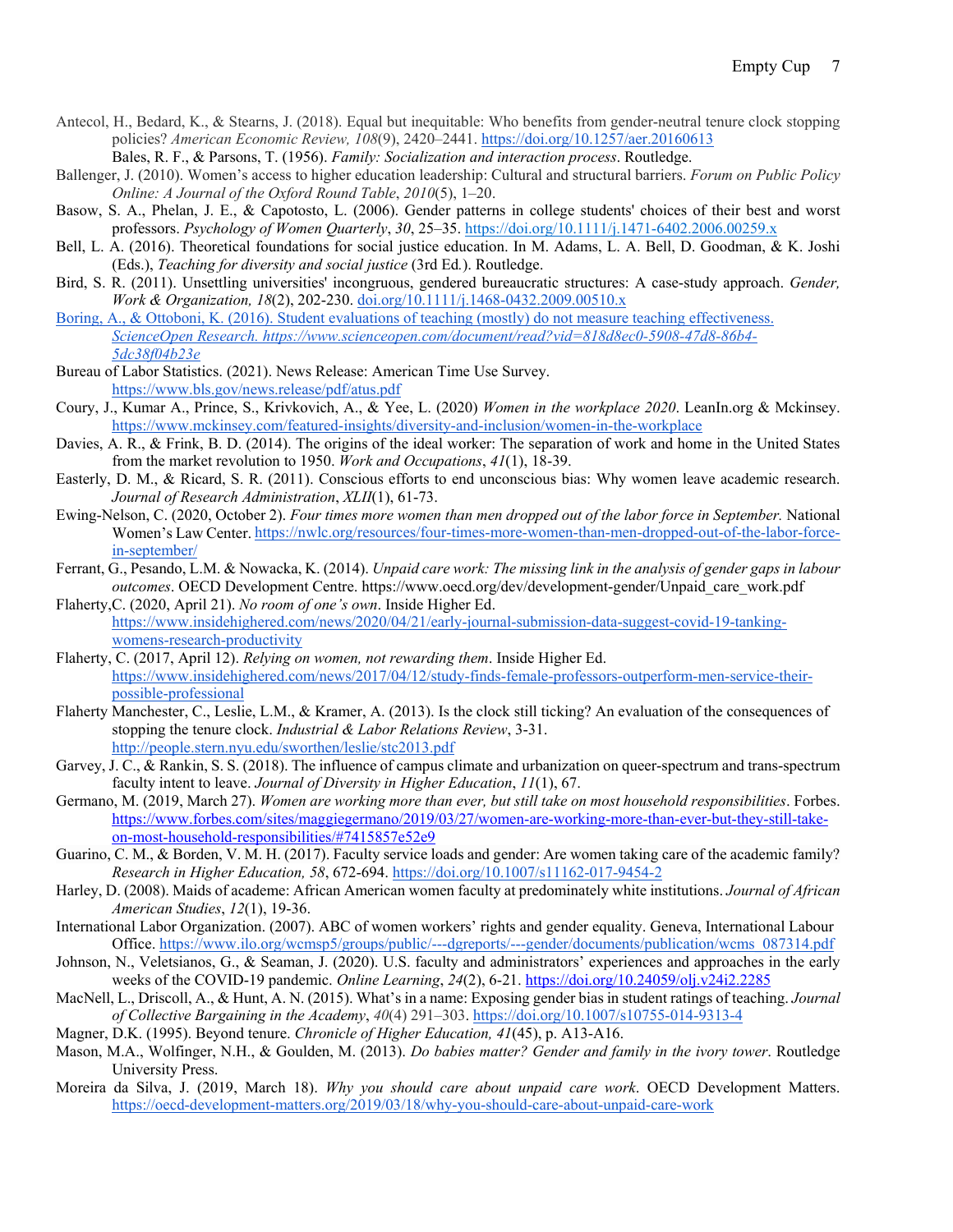#### 8 RILEY ET AL.

- Oleschuck, M. (2020). Gender equity considerations for tenure and promotion during COVID-19. Canadian Review of Sociology/Revue Canadienne de Sociologie, 57: 502-515. doi[:10.1111/cars.12295](https://doi.org/10.1111/cars.12295)
- Patridge, E. V., Barthelemy, R. S., & Rankin, S. R. (2014). Factors impacting the academic climate for LGBQ STEM faculty. *Journal of Women and Minorities in Science and Engineering*, *20*(1), 75-98.
- Perry, M. (2019, October 8). *Women earned majority of doctoral degrees in 2018 for 10th straight year and outnumber men in grad school 139 to 100*. American Enterprise Institute. [https://www.aei.org/carpe-diem/women-earned-majority](https://www.aei.org/carpe-diem/women-earned-majority-of-doctoral-degrees-in-2018-for-10th-straight-year-and-outnumber-men-in-grad-school-139-to-100/#:%7E:text=For%20the%20tenth%20year%20in,at%20US%20universities%20in%202018.&text=25)[of-doctoral-degrees-in-2018-for-10th-straight-year-and-outnumber-men-in-grad-school-139-to-100](https://www.aei.org/carpe-diem/women-earned-majority-of-doctoral-degrees-in-2018-for-10th-straight-year-and-outnumber-men-in-grad-school-139-to-100/#:%7E:text=For%20the%20tenth%20year%20in,at%20US%20universities%20in%202018.&text=25)
- Power, K. (2020). The COVID-19 pandemic has increased the care burden of women and families. *Sustainability: Science, Practice and Policy*, *16*(1), 67-73.<https://doi/full/10.1080/15487733.2020.1776561>
- Rabovsky, T., & Lee, H. (2018). Exploring the antecedents of the gender pay gap in US higher education. *Public Administration Review*, *78*(3), 375-385.<https://doi.org/10.1111/puar.12827>
- Sandberg, S, & Thomas, R. (2020, September 30). Companies and women are at a crossroads. *Wall Street Journal*. [https://www.wsj.com/articles/sheryl-sandberg-companies-and-women-are-at-a-crossroads-](https://www.wsj.com/articles/sheryl-sandberg-companies-and-women-are-at-a-crossroads-11601434004?mod=ig_womenintheworkplace2020)[11601434004?mod=ig\\_womenintheworkplace2020](https://www.wsj.com/articles/sheryl-sandberg-companies-and-women-are-at-a-crossroads-11601434004?mod=ig_womenintheworkplace2020)
- Santo, S. A., Engstrom, M. E., Reetz, L., Schweinle, W. E., & Reed, K. (2009). Faculty productivity barriers and supports at a school of education. *Innovative Higher Education*, *34*(2), 117-129.
- Scheiber, N. (2020, October). Pandemic imperils promotions for women in academia. *The New York Times.*  <https://www.nytimes.com/2020/09/29/business/economy/pandemic-women-tenure.html>
- Thomas, R., Cooper, M., Cardazon, G., Urban, K., Bohrer, A., Long, M., Yee. L., Krivkovich, A., Huang, J., Prince, S., Kumar, A., & Coury, S. (2020). *Women in the workplace 2020.* McKinsey & Company and LeanIn.Org. [https://wiw](https://wiw-report.s3.amazonaws.com/Women_in_the_Workplace_2020.pdf)[report.s3.amazonaws.com/Women\\_in\\_the\\_Workplace\\_2020.pdf](https://wiw-report.s3.amazonaws.com/Women_in_the_Workplace_2020.pdf)
- United Nations. (2020). *UN policy brief: The impact of COVID-19 on women*. 9 April. <https://reliefweb.int/sites/reliefweb.int/files/resources/policy-brief-the-impact-of-covid-19-on-women-en.pdf>
- Valian, V. (2009). Beyond gender schemas: Improving the advancement of women in academia. *Hypatia A Journal of Feminist Philosophy, 20*(3):198 - 213. DOI: [10.1111/j.1527-2001.2005.tb00495.x](https://www.researchgate.net/deref/http%3A%2F%2Fdx.doi.org%2F10.1111%2Fj.1527-2001.2005.tb00495.x)
- Wallace, J. E. (2008). Parenthood and commitment to the legal profession: Are mothers less committed than fathers? *Journal of Family Economic Issues*, *29*, 478-495.<https://doi.org/10.1007/s10834-008-9113-z>